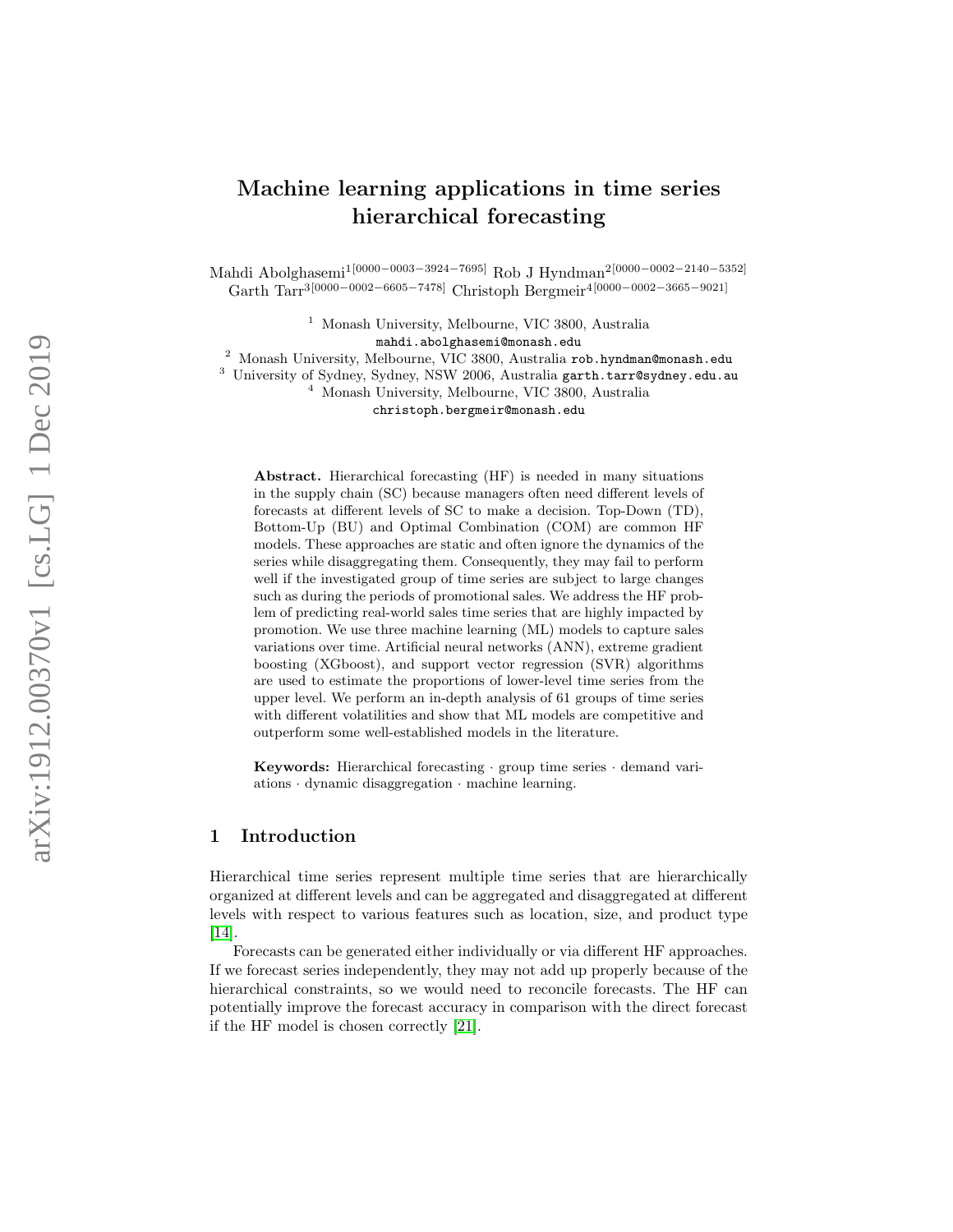TD, BU, and COM approaches are the most common HF models in the literature. The efficacy of these models depends on the time series feature, the level of forecasting, forecasting horizon, and the structure of the hierarchy. We may consider these variables when choosing the optimal HF model [\[21\]](#page-11-0).

Different internal and external variables can change the dynamic of the series and affect the HF models performance. For example, promotion is a popular event in the fast-moving consumer goods (FMCG) industry to increase sales and drive major changes in the underlying demand behaviour [\[22\]](#page-11-1). Promotion can enhance sales of different entities at different levels of the hierarchy with different scales. That is, different entities of the hierarchy may experience different levels of uplifts in sales. As a result, sales proportions of each node from the total sales in the hierarchy varies over time and across different levels of the hierarchy. Therefore, we require a dynamic model for HF that can incorporate the impact of promotion and capture sales variations.

We propose to use ML models to disaggregate time series. We utilise three ML models to forecast the disaggregation factor, whereby the ANN, XGBoost and SVR models are used. Although ML models have been used frequently in demand forecasting [\[17,](#page-11-2)[19\]](#page-11-3), there is no empirical study to apply ML models in HF. We use a middle-out (MO) approach where forecasts are generated at the middle level. Then, we aggregate the middle-level forecast to the top level and disaggregate to the lower levels.We use a numerical approach on a group of sales time series of a company in Australia with a two-level SC. We obtain forecasts at different levels of the hierarchy which provide meaningful insights for practitioners to make adecision at different levels of SC such as production planning, demand planning, and inventory control. We also tackle the problem of demand volatility due to promotion in hierarchical context. Promotion impact on sales is an interesting open problem for researchers.

The remainder of the paper is organised as follows. Section [2](#page-1-0) reviews the literature. Section [3](#page-3-0) explains the hierarchical structure of the investigated dataset. Section 4 reviews the current HF models in the literature. Section [5](#page-5-0) discusses our ML approach. Empirical results and conclusion are drawn in Sections [6](#page-7-0) and [7,](#page-9-0) respectively.

# <span id="page-1-0"></span>2 Literature review

Hierarchical time series can be built in different ways according to the different feature in the hierarchy. The HF models benefit from some time series feature and techniques to improve forecasting accuracy and generate efficiencies. There are many debates about the accuracy of HF models but there is no general consensus about their accuracy [\[8,](#page-10-1)[10\]](#page-10-2). Different factors such as the forecasting techniques, demand correlation between different series, the level of the hierarchy, and forecasting horizon may contribute to favouring one model to other models [\[8,](#page-10-1)[9](#page-10-3)[,10\]](#page-10-2).

The HF techniques are generally either from top of the hierarchy to the lower levels or from the bottom levels to higher levels. BU approach can be accurate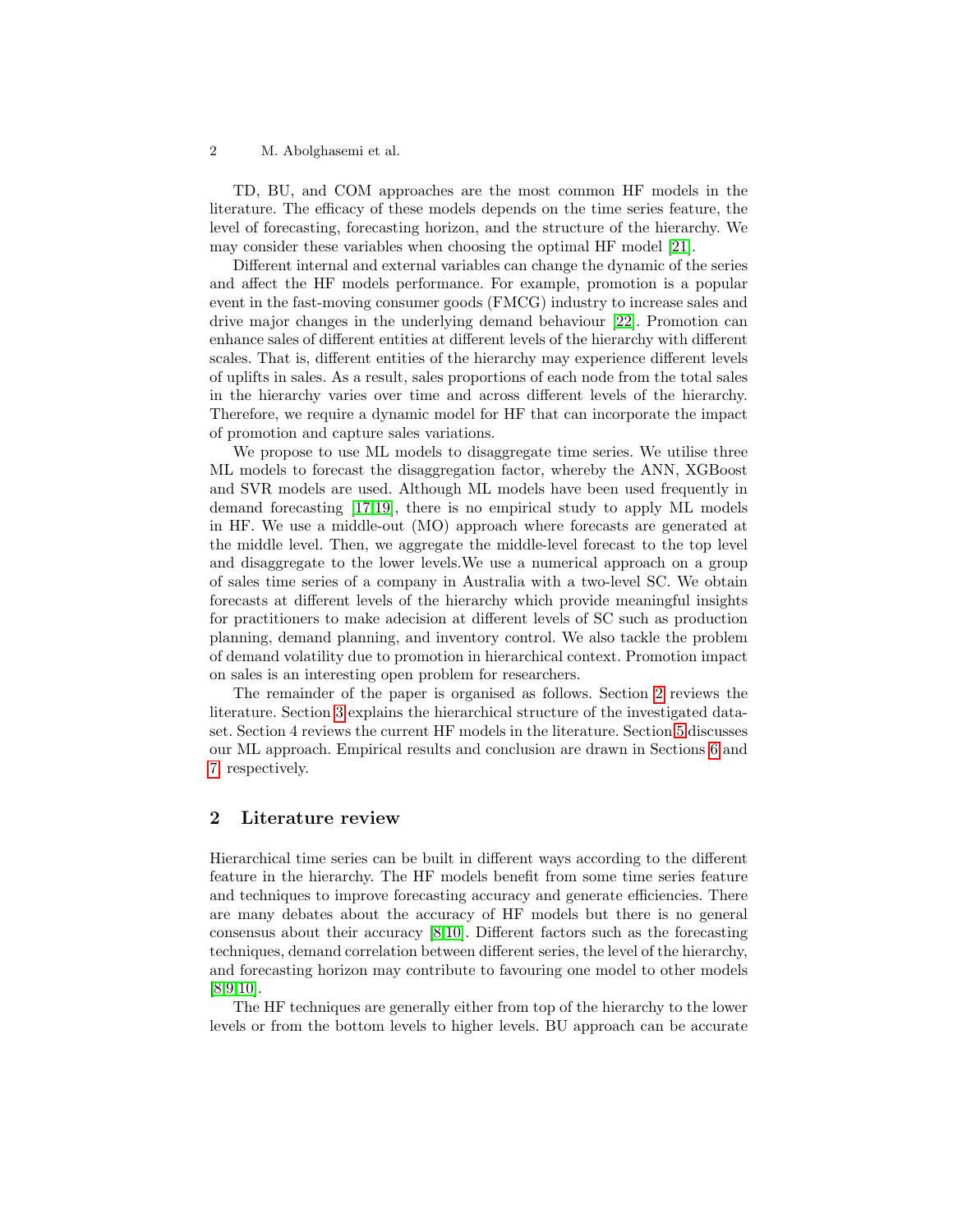at the bottom level. The downside of the BU model is that it can be difficult to model and forecast when the bottom level series are subject to noise. In the case of a large hierarchy, BU can be labour intensive and computationally expensive. More importantly, information may get lost when aggregating the lower-level series to forecast the upper-level series [\[6\]](#page-10-4). While there is no conclusive agreement on the performance of the HF models, often TD models are more appropriate for higher-level forecasts when strategic plans and decisions such as budgeting are required to be made. However, the BU model suits for operational decisions at the lower levels such as logistics and production planning [\[16\]](#page-10-5). TD models generally require fewer forecasts. TD models are often accurate at the top level; however, their accuracy deteriorates by moving towards the lower levels of the hierarchy. This is because estimating the accurate proration factor is a challenging problem and allocating a disaggregation technique potentially introduce some errors to the forecasts.

The problem of TD and BU models is that they start from the opposite ends of the hierarchy and their forecasts at the start of their point are more accurate. They do not use forecast from other levels of the hierarchy. Therefore, they lose some useful information [\[23\]](#page-11-4). MO is a common approach in practice that tries to take the advantages of both the BU and the TD [\[14\]](#page-10-0). This approach is essentially a combination of BU and TD where an intermediate level is chosen and forecasts are disaggregated to lower-level series and aggregated to higher-level series.

COM is the other HF model that forecasts at all levels and combines them with a regression model to find the final reconciled forecasts [\[14\]](#page-10-0). COM approach has a number of advantages over the BU and TD approaches. First, it considers the forecast at all levels of the hierarchy in contrast to the BU that only uses the lower-level series and the TD method that only uses the top level of the hierarchy. Second, we can use any kind of method to forecast demand and combine them with the COM approach. That is, any statistical model, ML model, or even judgemental forecasts can be used to generate base forecasts and reconciled with the optimal combination. However, this approach has its own pitfalls. This approach makes some assumptions in estimating the forecasting errors of the variance-covariance matrix that may be unrealistic [\[23\]](#page-11-4). Moreover, it neglects the sales dynamic and generates forecasts without considering the time impact [\[18\]](#page-11-5).

The other important factor in choosing the appropriate HF model is the level at which we are forecasting. Higher-level series can have higher accuracy as they are aggregated [\[27](#page-11-6)[,32\]](#page-11-7). Demand characteristics also play an important role in choosing the most suitable HF model [\[10\]](#page-10-2). The performance of HD models such as TD and BU have been investigated when demand follows  $AR(1)$ ,  $MA(1)$ , and intermittent pattern [\[20,](#page-11-8)[29](#page-11-9)[,30\]](#page-11-10). However, promotion impact has not been investigated in HF models. Since promotion impact on sales my last over a number of periods it is crucial to consider a dynamic model rather than a static model when aggregating/disaggregating series [\[18\]](#page-11-5). We use ML approach to address this problem. It is notable that there is no empirical study to investigate the ML models performance in HF.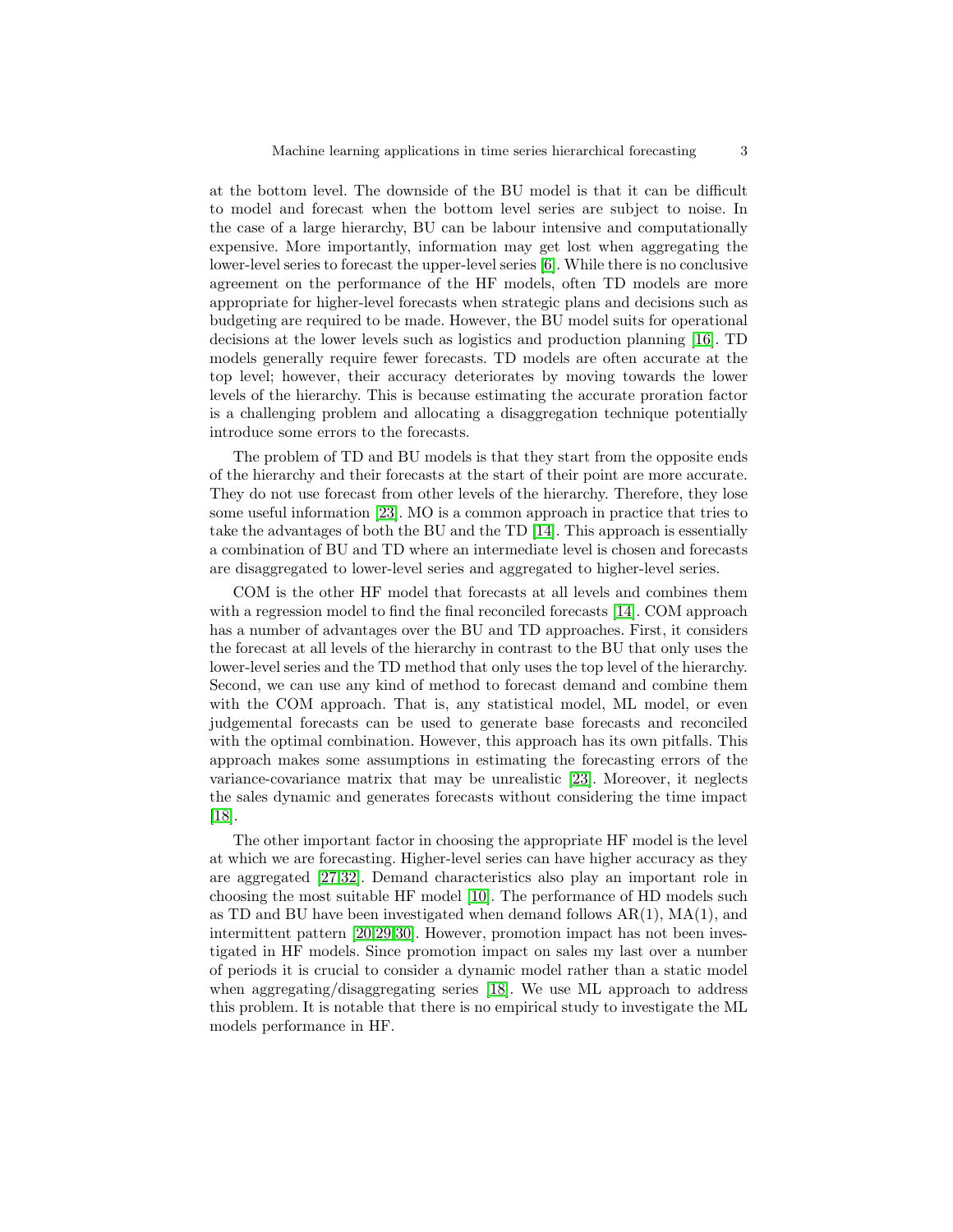# <span id="page-3-0"></span>3 Data

We have gathered weekly sales for 61 groups of sales time series and prices across different locations. In total, we have more than 90,000 observations. Sales time series are for cereal and breakfast products for two major retailers across different states in Australia. Fig. [1](#page-3-1) shows the hierarchical form of our case study and time series. The top-level represents the manufacturer total sales. There are two retailers at the middle level (level one). These retailers have different demand patterns. There are 12 different DCs at the bottom level (level two). These DCs have a similar demand pattern to their retailers (parent node) in terms of the promotion time. Retailers sale are correlated, and we can show that with a different structure of the investigated group of time series. However, we keep the hierarchical structure depicted in Fig. [1](#page-3-1) as it is useful for both our investigated case and research purposes.

<span id="page-3-1"></span>Fig. 1. Hierarchical structure of time series



## 4 Hierarchical forecasting models

In this section, we discuss TD, BU, and COM approaches as three well-established HF models. The following indexes, notations, and parameters are used throughout this paper:

 $m_i$ : Total number of the series for level i

k: Total number of the levels in hierarchy

n: Number of the observations

 $Y_{i,t}$ : The vector of all observations at level i

 $\hat{\mathbf{Y}}_{i,t}(h)$ : h-step-ahead forecast at level i

 $Y_t$ : A column vector including all observations

 $\mathbf{\hat{Y}}_n(h)$ : h-step-ahead independent base forecast of total based on n observations  $Y_{x,t}$ : The  $t^{th}$  observation of series  $Y_x$ 

 $\hat{Y}_{x,n}(h)$ : h-step-ahead independent base forecast of series  $Y_x$  based on n observations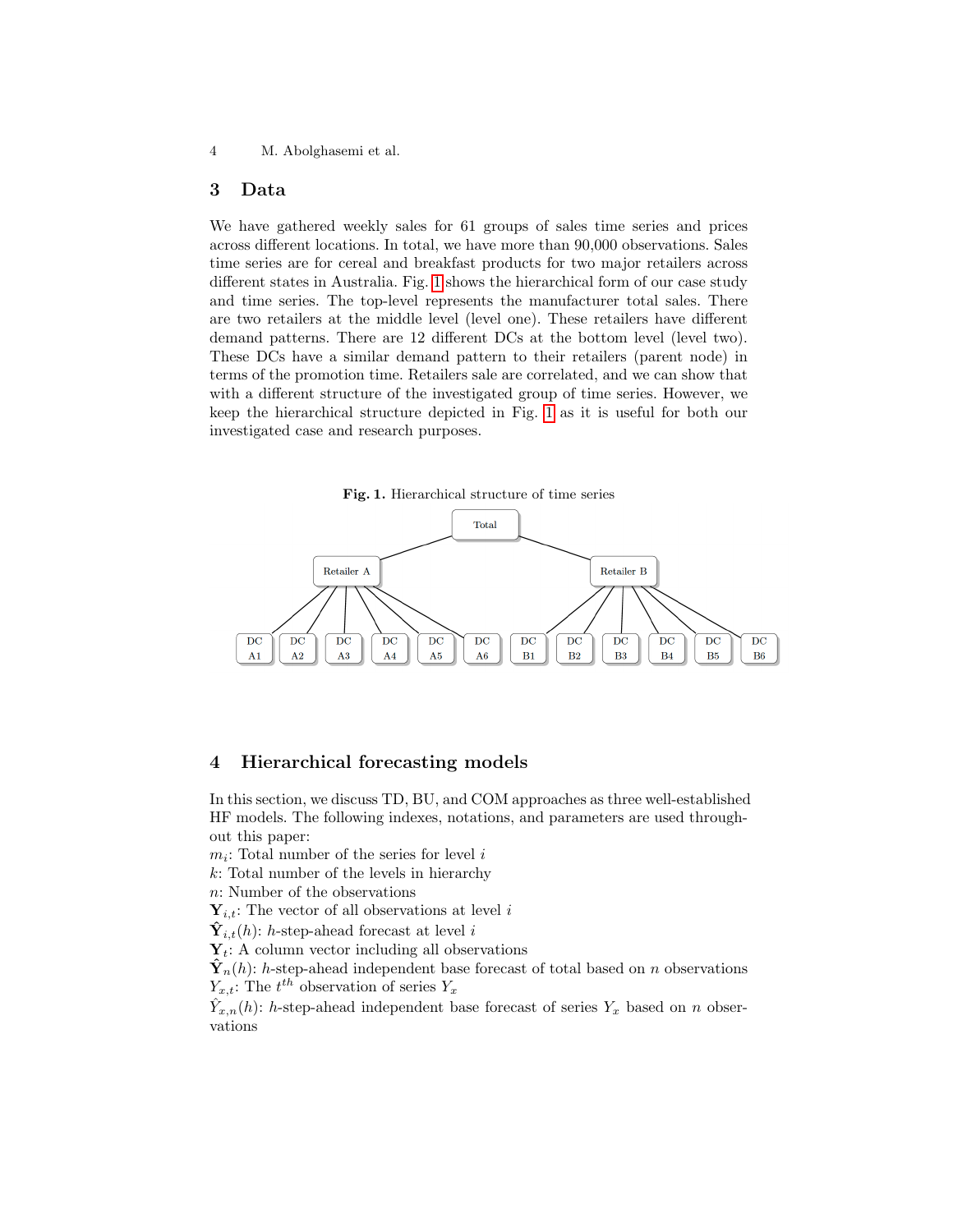## $\mathbf{Y}_n(h)$ : The final revised forecasts

These models can be shown with a unified structure  $Y_t = SY_{k,t}$ , where S is a summing matrix of order  $m \times m_k$  that aggregates the bottom level series.

The general form of hierarchical models is  $\mathbf{\tilde{Y}}_n(h) = \mathbf{SP} \mathbf{\tilde{Y}}_n(h)$ , where **P** is a matrix of order  $m \times m_k$  and its elements depends on the type of the HF method that we use. We use 'hts' package in R for modelling of this section [\[12\]](#page-10-6).

#### 4.1 Bottom-Up

The BU approach forecasts at the bottom level and sums them up to find the forecast for higher levels. In this approach,  $\mathbf{P} = [\mathbf{0}_{m_k \times (m-m_k)} | \mathbf{I}_{m_k}]$ , where  $\mathbf{0}_{i \times j}$ is a  $i \times j$  null matrix. In this case, **P** obtains the bottom level forecasts and combines them with the summing matrix S to generate the final forecasts of the hierarchy.

#### 4.2 Top-Down

In the TD approach, forecasts are generated at the top level and disaggregated to the lower levels with an appropriate factor.

Gross and Sohl investigated 21 different disaggregation methods for TD models [\[10\]](#page-10-2). They concluded that Equations [1](#page-4-0) and [2](#page-4-1) indicate two disaggregation methods that give reasonable forecast at the bottom level.

<span id="page-4-0"></span>
$$
p_j = \frac{\sum_{t=1}^n \frac{Y_{j,t}}{Y_t}}{n} \qquad j = 1, ..., m_k
$$
 (1)

<span id="page-4-1"></span>
$$
p_j = \frac{\sum_{t=1}^n y_{j,t}}{\sum_{t=1}^n y_t} \qquad j = 1, ..., m_k
$$
 (2)

In the Equation [1](#page-4-0) each proportion  $p_i$  reflects the average of the historical proportions of the bottom level series  $Y_{i,t}$ . In the Equation [2](#page-4-1) each proportion  $p_j$ reflects the average of the historical value of the bottom level series  $Y_{j,t}$  relative to the average value of the total aggregate  $Y_t$ .

These will form the **p** vector,  $\mathbf{p}=[p_1, p_2, p_3, ..., p_{m_k}]$ , and **P** matrix as  $\mathbf{P} =$  $\mathbf{p} \mid \mathbf{0}_{m_k \times (m-1)}$ . For the TD models, P disaggregate the forecast at the top level to the lower levels.

#### 4.3 Top-Down forecasted proportions

The above-mentioned TD approaches are static and can be biased over the horizon. Athanasopoulos et al. proposed top down forecasted proportions (TDFP) model for disaggregating the top level forecasts based on the foretasted proportions of lower level series rather than the historical proportions [\[2\]](#page-10-7). In this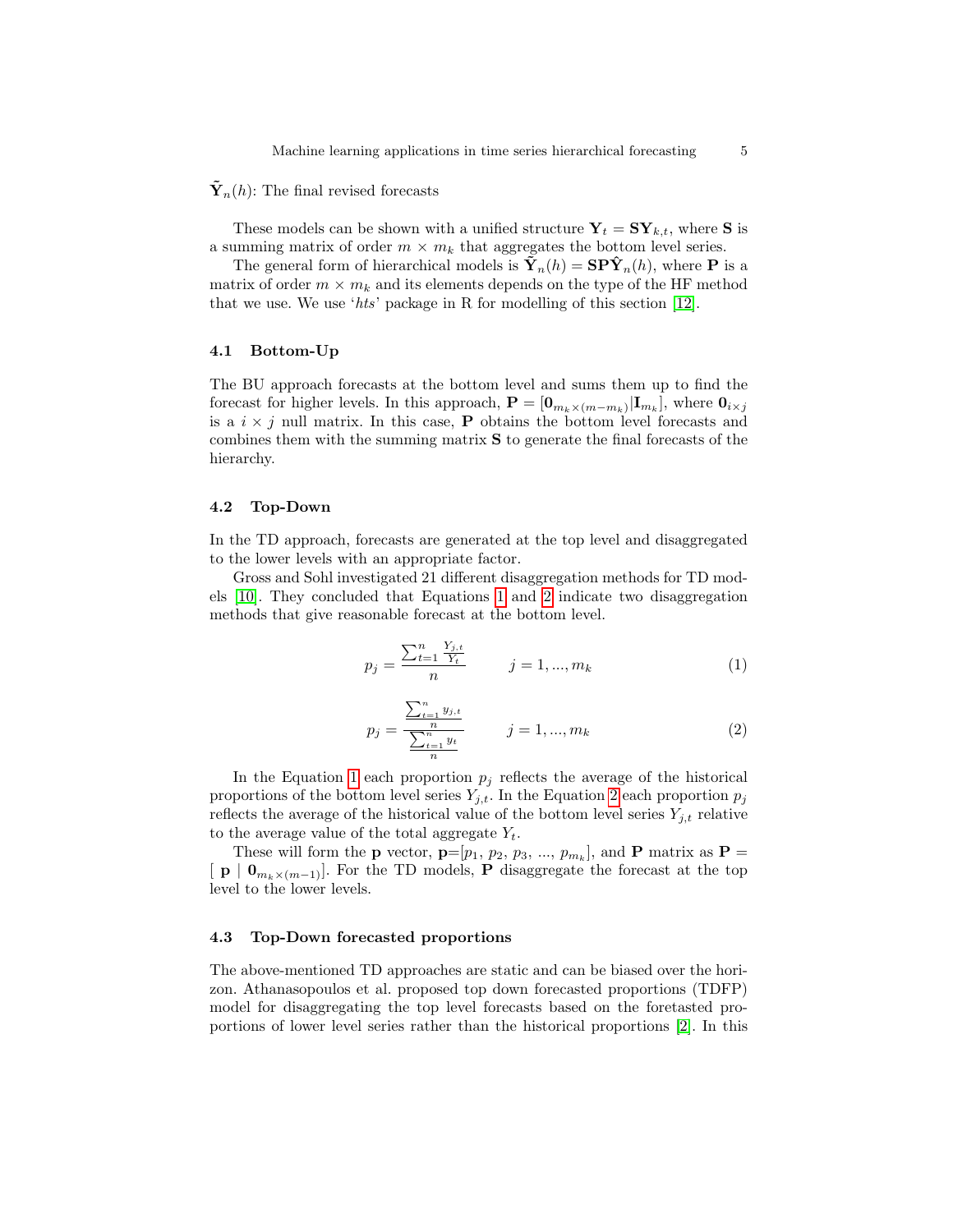method,  $p_j = \prod_{i=0}^{k-1}$  $\hat{Y}_{j,n}^{(i)}(h)$  $\frac{Y_{j,n}^{(s)}(h)}{\sum(\hat{Y}_{j,n}^{(i+1)}(h))}$ , for  $j = 1, ..., m_k$ , where  $\hat{Y}_{j,n}^{(i)}(h)$  is the h-step ahead forecast of the series that corresponds to the node which is  $i$  levels above j, and  $\sum \hat{Y}_{i,n}(h)$  is the sum of the h-step ahead forecasts below node i that corresponds directly to the node *i*. These will form the **p** vector,  $\mathbf{p}=[p_1, p_2, p_3,$ ...,  $p_{m_k}$  and **P** matrix as **P** = [**p** | **0**<sub>*m*<sup>k</sup>  $\times$ (*m*−1)</sub>. The downside of the TDFP model is that it generates biased forecast even if the base forecasts are unbiased. This is a disadvantage of all TD models [\[2\]](#page-10-7).

#### 4.4 Optimal combination

COM model uses a completely different approach for the HF. This approach uses a regression model to combine the forecasts at all levels,  $\mathbf{Y}_n(h) = \mathbf{S} \boldsymbol{\beta}_n(h) +$  $\epsilon_t$ ,  $\epsilon_t \sim N(0, \mathbf{W}_h)$ , where  $\beta_n(h) = E[\hat{\mathbf{Y}}_{k,n}(h) | \mathbf{Y}_1, ..., \mathbf{Y}_n]$  is the unknown mean of the base forecasts of the bottom level  $k$ .

Hyndman et al. showed that if  $W_h$  is known, then we can use generalised least square to compute the minimum variance unbiased estimate value of  $\mathbf{Y}_{k,t}(h)$ as  $\hat{\beta}_n(h) = (S'W_h^{\dagger}S)^{-1}S'W_h^{\dagger}\hat{Y}_n(h)$ , where  $W_h^{\dagger}$  is the generalised inverse of  $\mathbf{W}_{h}$  [\[15\]](#page-10-8). However,  $\mathbf{W}_{h}$  is not known and sometimes is impossible to estimate for large hierarchies. Different approximation methods can be used to estimate it. They showed that weighted least square can be used to estimate  $\hat{\beta}_n(h)$  =  $(S'\Lambda_h S)^{-1}S'\Lambda_h\hat{Y}_n(h)$ , where  $\Lambda_h$  is a diagonal matrix with elements equal to the inverse of the variances of  $\epsilon_h$ . Hence,  $\mathbf{P} = (\mathbf{S}'\mathbf{W}_h^{\dagger} \mathbf{S})^{-1} \mathbf{S}' \mathbf{W}_h^{\dagger}$  and the variance of revised forecasts is  $Var[\tilde{\mathbf{Y}}_n(\mathbf{h})] = \mathbf{S}(\mathbf{S}'\mathbf{W}_h^{\dagger} \mathbf{S})^{-1} \mathbf{S}'$ . We call this COM-WLS in this paper.

Wickramasuriya et al. showed that for any  $P$  such that  $SPS = S$ , the covariance matrix of the h-step ahead reconciled forecast errors is given by  $V_h =$  $Var[\mathbf{y_{t+h}} - \tilde{\mathbf{Y}}_t(\mathbf{h})] = \mathbf{SPW_hP'S'}$ , where  $\mathbf{W_h}$  is the variance-covariance matrix of the h-step ahead base forecast errors  $[28]$  . They showed that the  $P$ matrix that minimises the trace of  $V_h$  such that **SPS** = **S** is given by **P** =  $({\bf S}'{\bf W}_h{\bf S})^{-1}{\bf S}'{\bf W}_h^{-1}$ . This will give the best (minimum variance) linear unbiased reconciled forecast, so called MinT approach. There are different methods to estimate  $W_h$ . To do so, we use the shrinkage estimator and sample covariance as described in [\[28\]](#page-11-11). These models are shown with COM-SHR and COM-SAM, respectively.

# <span id="page-5-0"></span>5 Designing a dynamic hierarchical forecasting model

Literature suggests designing hierarchies in a way that they are logical and have a high degree of homogeneity [\[8](#page-10-1)[,16\]](#page-10-5). In our investigated case, since retailers at the middle level have different sales patterns, some of the information may get lost if we aggregate them to find the total sales at the top-level [\[9,](#page-10-3)[10\]](#page-10-2). However, the bottom level series have a similar sales pattern to the middle-level series. This is because retailers at the middle level and DCs at the bottom level run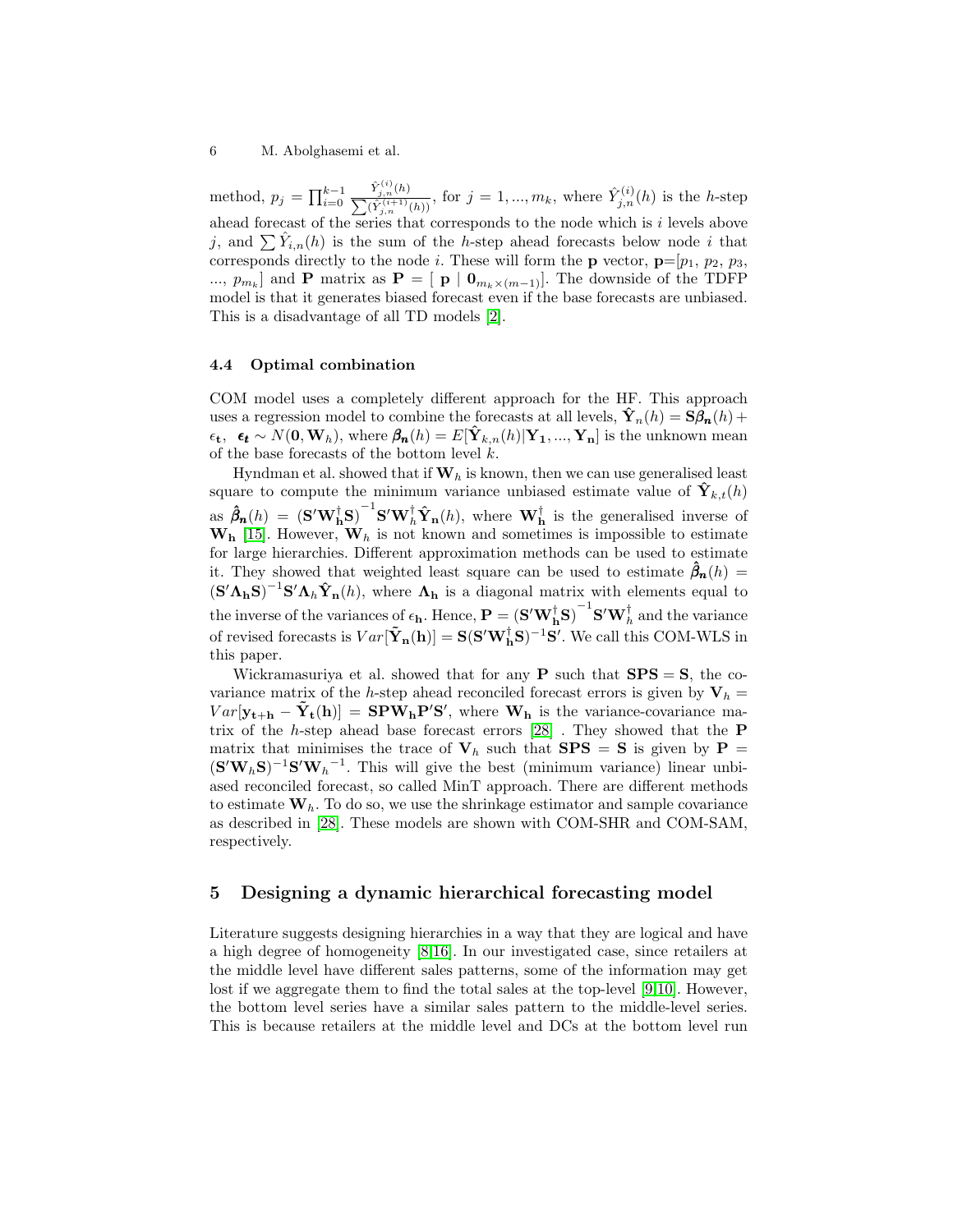promotion in the same period. Therefore, we use the MO approach to have a more homogeneous set of hierarchical time series. We forecast at the middle level (retailer's level). Then, we aggregate forecasts to the top level and disaggregate them to the bottom level. This also enables us to avoid information loss due to varying sales dynamic.

The other important criterion that often has been missed in HF models is to use a dynamic model that evolves over time and considers time-series variations when aggregating or disaggregating series in the hierarchy. Compelling factors such as promotion can change the dynamic of demand and impact the efficacy of the HF models. Current static statistical models do not consider the sales variation caused by promotion over time. Therefore, we propose to use ML model for dynamic hierarchical forecasting (DHF).

## 5.1 Preprocessnig

Data preprocessing was required prior to modelling. We checked for missing values and possible outliers. We also checked for the seasonality of time series. Our investigated series do not have strong seasonality; however, they are highly impacted by promotion. We use the natural logarithm of sales to stabilise the variance. We also transferred the data using the min-max method for training the ANN model.

We train the models with actual time series values at the middle level and proportions of bottom level series. The input features include the sales time series of each parent node and the output is the proportions of corresponding children nodes. We train one model for each group of children-parent nodes. This ensures that the proportions of bottom level nodes sum up to one. Then, we forecast the parent node at the middle level and use the obtained forecasts as input values in ML models to predict the proportions of each child node over the forecasting horizon. We utilise three common ML models to dynamically disaggregate sales to the lower levels, whereby XGBoost, ANN, and SVR are used to forecast the proportions of the bottom level series from the middle level. We implemented the models in R programming language [\[24\]](#page-11-12).

## 5.2 XGBoost

XGboost is a decision tree based ensembling algorithm that uses a gradient boosting approach to generate unbiased and robust forecasts [\[5\]](#page-10-9). This algorithm uses a number of hyper-parameters. We tuned the parameters using a greedy search. We set the values of the learning rate,  $eta$  on  $(0.01,0.05)$  interval by increment size of 0.01. The candidate values of column subsample and subsample size range from 0.3 to 1 by pace equal to 0.1. The values for the maximum number of boosting iterations rolls over the range of 100 to 500. The maximum depth of one tree is set between 2 and 10. We use a linear regression model as the objective function and choose the best results by minimising the root mean squared error. The optimal values of hyper-parameters vary for different investigated hierarchical time series.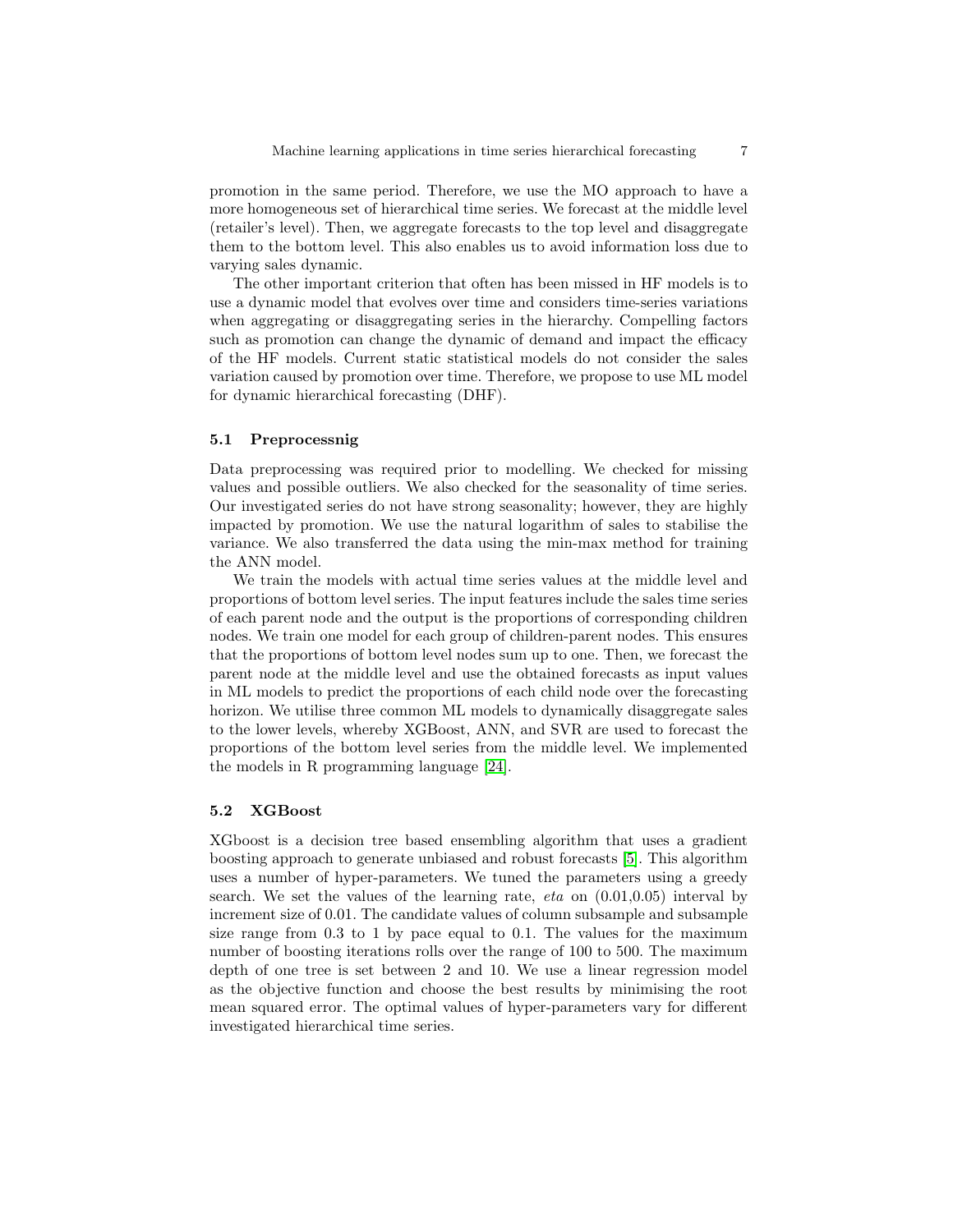## 5.3 Artificial Neural Network

ANNs are powerful algorithms that are able to model any continuous, nonlinear system, and can then make generalisations and predict the unseen values [\[31\]](#page-11-13). There are many variations of ANN. We employed the commonly used 'feedforward error back-propagation' type of ANN with one hidden layer [\[4\]](#page-10-10). We used a greedy approach for optimising the hyper-parameters. We tested a sequence of different sizes by running the set size from 1 to 50 by increment size of 10. The learning rate decay was set on the sequence from 0.0 to 0.3 on a range of 0.1. We also tried both Sigmoid and Linear function and chose the linear function as the activation function. The model was fitted using the 'neuralnet' package in R [\[11\]](#page-10-11).

## 5.4 Support Vector Regression

SVR is a powerful supervised learning algorithm which is the most common application of support vector machines (SVM) [\[3\]](#page-10-12). SVR finds a linear function in the space within a distance of  $\epsilon$  from its predicted values. Any violation of this distance is penalised by a constant  $(C)$  [\[1\]](#page-10-13). SVR employs a kernel function to transfer low dimensional data to high dimensional data.

We applied greedy search to tune the hyper-parameters and choose the best combination of the kernel function, kernel coefficient  $\gamma$ , and cost function C. We tried different Kernel functions including poly, RBF, and linear. We ran  $\gamma$  on a sequence of intervals of width 0.1 ranging from 0 to 1, and C on a sequence of intervals of width 1 ranging from 0 to 100 and fitted the best model using the  $'e1071'$  package in R [\[7\]](#page-10-14).

# <span id="page-7-0"></span>6 Empirical results

This section summarises the empirical results driven with regards to the presented methods in Sections 4 and [5.](#page-5-0) We used ARIMAX with price as the explanatory variable to generate base forecasts at different levels. ARIMAX is an appropriate model to forecast since the demand time series are highly impacted by promotion. Forecasts are generated for one to eight steps ahead. We gathered data for 120 weeks of 61 hierarchical time series. We considered the first 112 weeks as the training-set and the last eights weeks as the test-set for validation purposes. We assess the forecasting accuracy using the sMAPE. The sMAPE is a scale-independent accuracy metric that can be used to compare the accuracy of models across different products and categories [\[13\]](#page-10-15).

$$
sMAPE = \frac{2}{n} \sum_{t=1}^{n} \frac{|Y_t - \hat{Y}_t|}{|Y_t + \hat{Y}_t|} \times 100\%,\tag{3}
$$

where *n* is the forecasting horizon,  $Y_t$  is the actual value of the series, and  $\hat{Y}_t$  is the generated forecast. We conducted ANOVA test to find out whether there is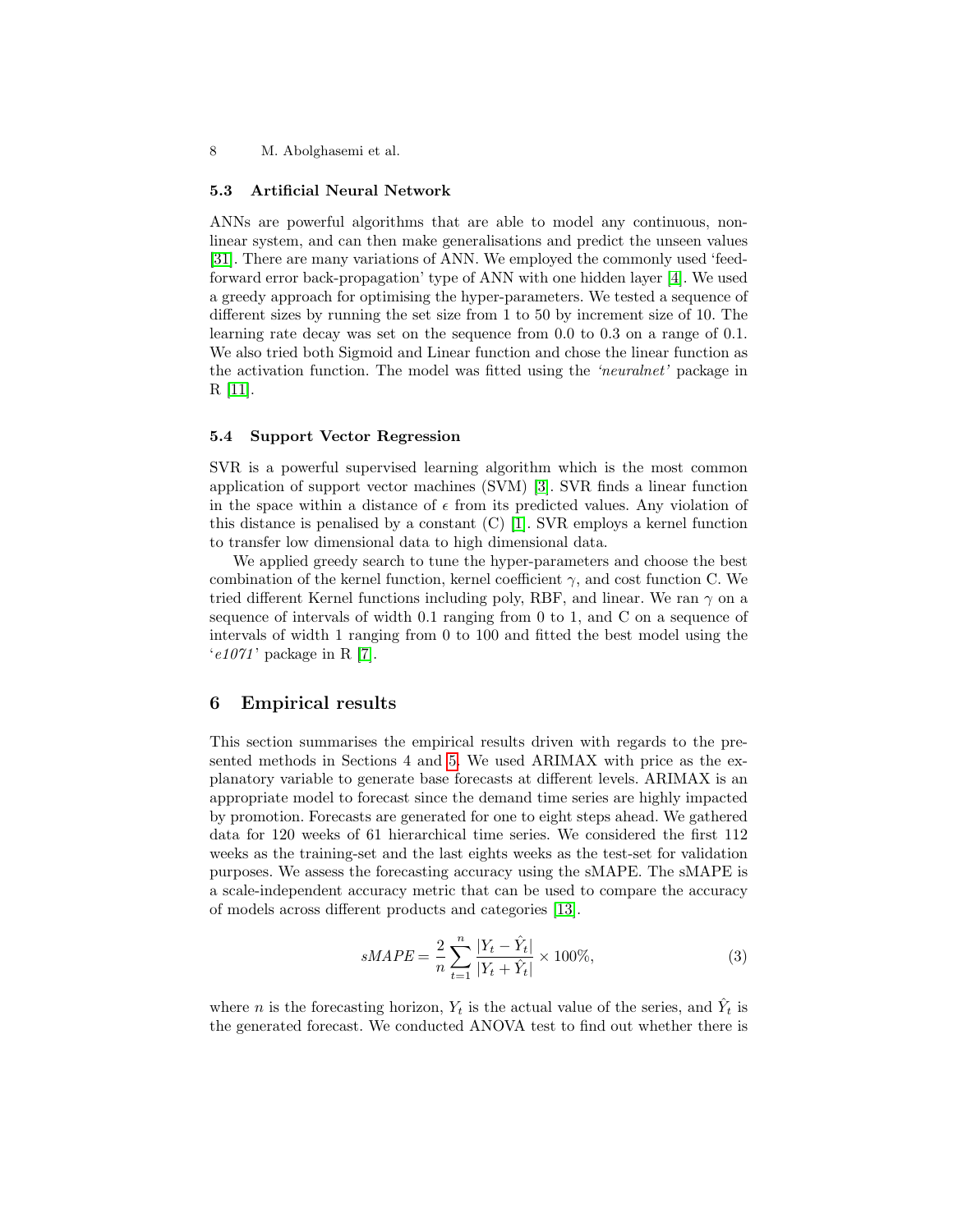| Horizon       |       |             |                   | One-step ahead 4-step ahead average 8-step ahead average |             |                   |       |             |                   |
|---------------|-------|-------------|-------------------|----------------------------------------------------------|-------------|-------------------|-------|-------------|-------------------|
| Level         |       |             | Top Middle Bottom |                                                          |             | Top Middle Bottom |       |             | Top Middle Bottom |
| DHF-XGB       | 18.87 | 25.65       | 25.54             | 16.99                                                    | 26.60       | 26.26             | 18.64 | 28.96       | 29.02             |
| DHF-ANN       | 18.87 | 25.65       | 27.07             | 16.99                                                    | 26.60       | 29.00             | 18.64 | 28.82       | 31.78             |
| DHF-SVM       | 18.87 | 25.65       | 25.69             | 16.99                                                    | 26.60       | 26.78             | 18.64 | 28.96       | 29.63             |
| COM-SAM 25.70 |       | 37.64       | 39.53             | 23.95                                                    | 43.03       | 45.65             | 23.85 | 42.90       | 46.29             |
| COM-WLS 17.25 |       | 25.17       | 26.59             | 14.50                                                    | 25.60       | 28.00             | 15.88 | 28.46       | 31.32             |
| COM-SHR       | 17.58 | 25.02       | 26.80             |                                                          | 14.37 25.32 | 28.03             |       | 15.86 28.15 | 31.37             |
| TD.           | 16.81 | 29.47       | 31.68             |                                                          | 14.36 28.86 | 31.53             |       | 15.80 31.51 | 34.47             |
| <b>TDFP</b>   |       | 16.81 24.44 | 27.07             | 14.36                                                    | -26.08      | 28.78             | 15.80 | 29.23       | 32.32             |
| <b>CMO</b>    | 18.87 | 25.66       | 27.39             | 16.99                                                    | 26.60       | 29.08             | 18.64 | 28.95       | 32.09             |
| <b>BU</b>     | 18.95 | 25.65       | 26.94             | 16.29                                                    | 25.53       | 28.05             | 18.55 | 28.17       | 31.36             |

<span id="page-8-0"></span>Table 1. Forecasting accuracy of models: median sMAPE

any significant differences between different models or not. We only report the results that shed light on our research methodology. Table [1](#page-8-0) shows the results.

The results indicate that the models' performances differ greatly across the hierarchy and depends on the forecasting horizon and the level of the hierarchy [\[26\]](#page-11-14). In general, consistent with the literature we found that models accuracy is higher at the top level due to the aggregation [\[25\]](#page-11-15). Note that the ML models use the MO approach. Thus, they all generate the same forecasts at the middle and top levels. The conventional middle out (CMO) model in the Table [1](#page-8-0) refers to the MO approach that uses the average of historical proportions for disaggregation.

For the bottom level, the DHF-XGB model outperforms all other presented models including the BU model over the entire horizon. DHF-SVM model generates the second-best results. DHF-ANN depicts less accuracy than BU, COM-WLS, COM-SHR among statistical models; however, the difference is not significant. Other ANNs with a different architectures can be employed for further investigation. Nevertheless, this is a significant achievement for ML models that use the MO approach and outperform to BU that benefits the direct forecast at the bottom level. We found that there is a significant difference (at 5% of significance level) between forecasting accuracy of ML models and state-of-art statistical models. Also, there is a significant difference among all utilised ML models at the bottom level. Our proposed model forecasts aggregated sales at the middle level that fits better to the structure of the investigated hierarchy and benefits from aggregation to improve the accuracy at the middle. Then, it uses ML models to dynamically disaggregate sales to the bottom level.

For the middle level, while the TDFP generates the best results for the onestep-ahead forecast, the COM-SHR model generates more accurate forecasts for the four-step ahead and eight-step ahead horizons and is the second-best model in one-step ahead. The BU model generates a better forecast than the MO approach at the middle level, despite the fact that the MO directly forecasts the aggregated series at the middle level which has a similar pattern to the bottom level series. However, there is not a significant difference between forecasts of BU and MO approach at the middle level.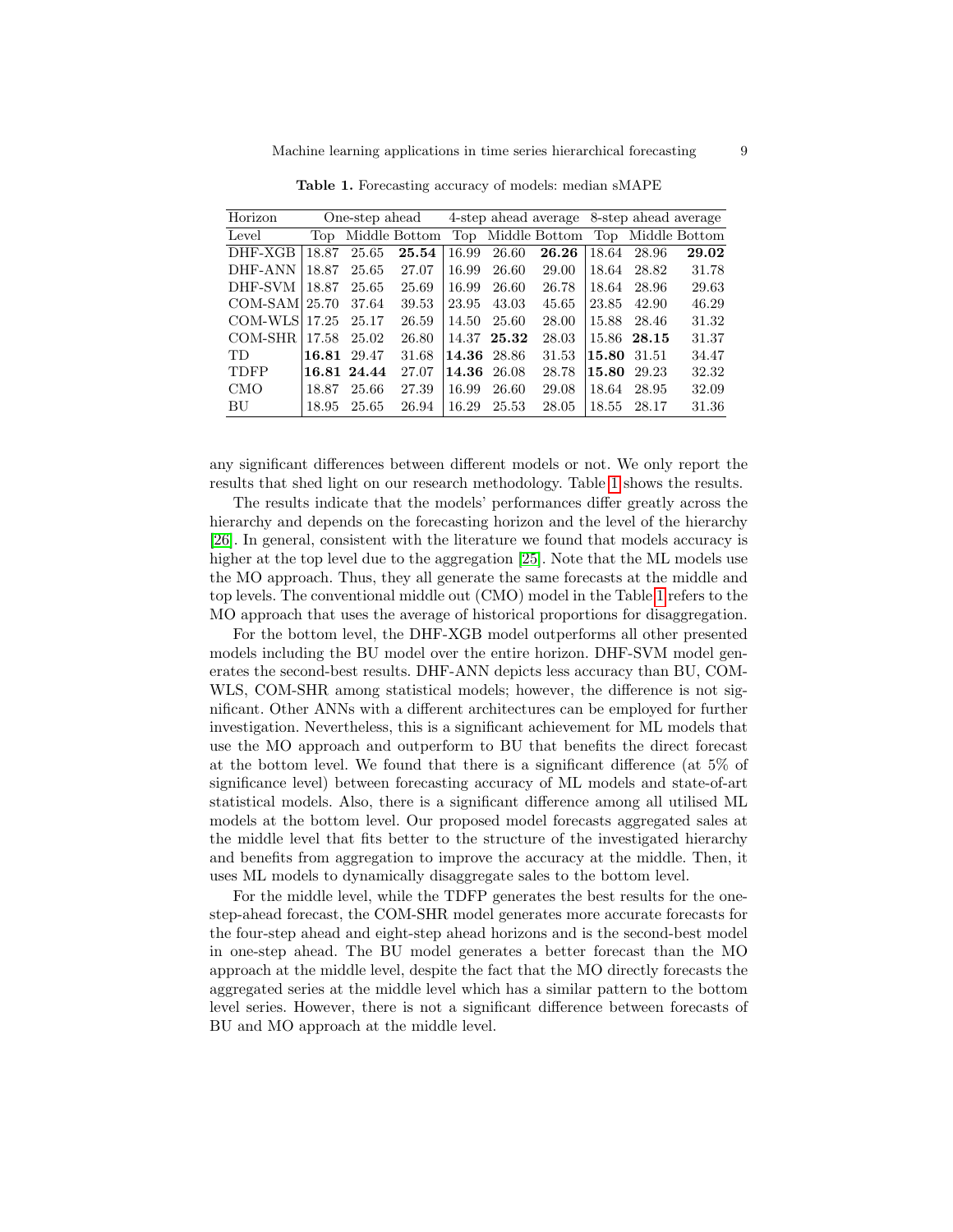For the top level, the best forecasts across the entire horizon are generated with the TD and the TDFP models. The TD and TDFP models are the same at the top level as they both directly forecast the aggregated time series at the top level. Their good performance may attribute to the aggregation and the smaller variations of the total sales at the top-level [\[25\]](#page-11-15). The COM-SHR generates the second-best forecast at the top level which is not significantly different from TD and TDFP.

Interestingly, the TD model slightly outperforms the BU model and MO models at the top level, even though the aggregated series at the middle level have different demand patterns and aggregation may cause information loss. That is, promotional information may get lost when aggregated to the top level. The obtained results show that TD models significantly outperform MO approaches despite different demand pattern of series at the middle level. This is in contrast with other results found in the literature [\[16,](#page-10-5)[25\]](#page-11-15). This needs to be investigated further.

# <span id="page-9-0"></span>7 Conclusion

HF models can be used to improve the accuracy of time series at different levels. Multiple time series that are nested can be modelled in a hierarchical fashion. The best HF model should be chosen based on demand behaviour, level of the forecasting, and the structure of the hierarchy. We considered a group of time series where the bottom level series are highly impacted by promotions and take different proportions of the sales at the middle level over time. We proposed to use ML models for dynamic proration. In this approach, we forecast sales at the middle level of the hierarchy and use ML models to forecast the proportions of the lower levels series from the middle level. We used XGBoost, ANN, and SVR as three common ML models in demand forecasting literature.

Our results show that the XGBoost outperforms other ML and statistical models at the bottom level and SVM generate the second-best results. Although we used XGBoost and SVM in a MO approach to indirectly forecast the bottom level and showed that it outperforms the BU model that directly forecasts at the bottom level. DHF-ANN also performed well and generated competitive forecasts to the other statistical models at the bottom level. This is a significant achievement that indicates the power of accurate disaggregation with ML models.

There is much debate in the literature about different HF models and their efficacy, and it is not trivial which one works better in different conditions [\[27\]](#page-11-6). One should choose the most appropriate model based on the desirable criteria and purpose of forecasting, i.e., the level of interest, the accuracy, and cost. This area of forecasting has received little attention from researchers in comparison to the other areas in the SC forecasting. For future research, we suggest to look at the correlation of demand series at different levels and embed the correlation in ML models. Our findings are based on data from the FMCG industry. It would be worthwhile to evaluate other data-sets from other industries. The other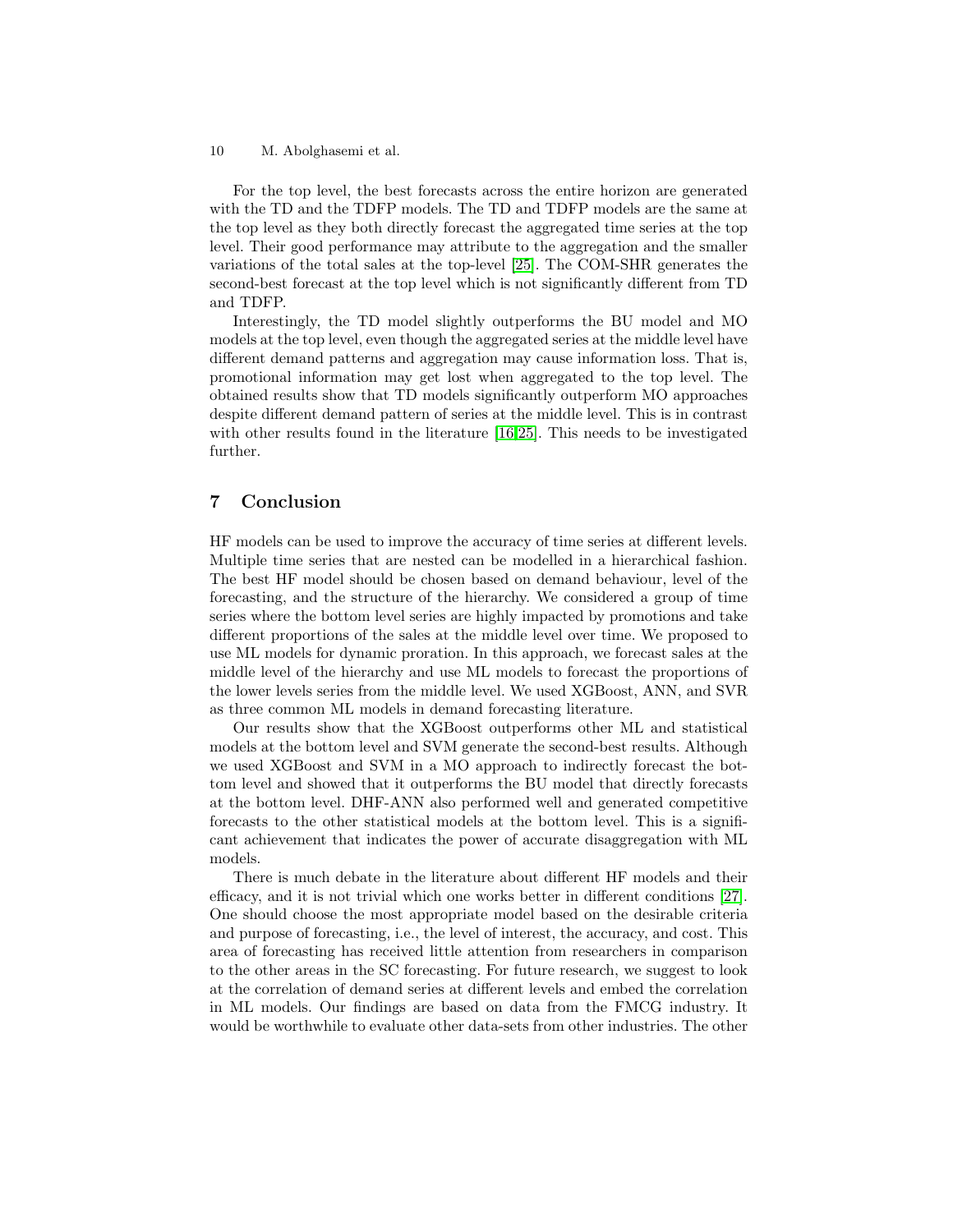important problem is to consider the BU models with ML and investigate the promotion impact at different levels of the hierarchy to find the best HF model under the different promotional impact.

# References

- <span id="page-10-13"></span>1. Ali, O.G., Sayın, S., Van Woensel, T., Fransoo, J.: SKU demand forecasting in the ¨ presence of promotions. Expert Systems with Applications 36(10), 12340–12348 (2009)
- <span id="page-10-7"></span>2. Athanasopoulos, G., Ahmed, R.A., Hyndman, R.J.: Hierarchical forecasts for Australian domestic tourism. International Journal of Forecasting 25(1), 146–166 (2009)
- <span id="page-10-12"></span>3. Basak, D., Pal, S., Patranabis, D.C.: Support vector regression. Neural Information Processing-Letters and Reviews 11(10), 203–224 (2007)
- <span id="page-10-10"></span>4. Carbonneau, R., Laframboise, K., Vahidov, R.: Application of machine learning techniques for supply chain demand forecasting. European Journal of Operational Research 184(3), 1140–1154 (2008)
- <span id="page-10-9"></span>5. Chen, T., Guestrin, C.: XGBoost: A scalable tree boosting system. In: Proceedings of the 22nd acm sigkdd international conference on knowledge discovery and data mining. pp. 785–794. ACM (2016)
- <span id="page-10-4"></span>6. Dangerfield, B.J., Morris, J.S.: Top-down or bottom-up: Aggregate versus disaggregate extrapolations. International Journal of Forecasting 8(2), 233–241 (1992)
- <span id="page-10-14"></span>7. Dimitriadou, E., Hornik, K., Leisch, F., Meyer, D., Weingessel, A., Leisch, M.F.: The e1071 package. Misc Functions of Department of Statistics (e1071), TU Wien (2006)
- <span id="page-10-1"></span>8. Fliedner, G.: An investigation of aggregate variable time series forecast strategies with specific subaggregate time series statistical correlation. Computers & Operations Research 26(10-11), 1133–1149 (1999)
- <span id="page-10-3"></span>9. Fliedner, G.: Hierarchical forecasting: issues and use guidelines. Industrial Management & Data Systems 101(1), 5–12 (2001)
- <span id="page-10-2"></span>10. Gross, C.W., Sohl, J.E.: Disaggregation methods to expedite product line forecasting. Journal of Forecasting  $9(3)$ , 233–254 (1990)
- <span id="page-10-11"></span>11. Günther, F., Fritsch, S.: neuralnet: Training of neural networks. The R journal  $2(1), 30-38 (2010)$
- <span id="page-10-6"></span>12. Hyndman, R., Lee, A., Wang, E., Wickramasuriya, S.: hts: Hierarchical and Grouped Time Series (2018), <https://CRAN.R-project.org/package=hts>, r package version 5.1.5
- <span id="page-10-15"></span>13. Hyndman, R.J.: Another look at forecast-accuracy metrics for intermittent demand. Foresight: The International Journal of Applied Forecasting  $4(4)$ ,  $43-46$ (2006)
- <span id="page-10-0"></span>14. Hyndman, R.J., Ahmed, R.A., Athanasopoulos, G., Shang, H.L.: Optimal combination forecasts for hierarchical time series. Computational Statistics & Data Analysis 55(9), 2579–2589 (2011)
- <span id="page-10-8"></span>15. Hyndman, R.J., Lee, A.J., Wang, E.: Fast computation of reconciled forecasts for hierarchical and grouped time series. Computational Statistics & Data Analysis 97, 16–32 (2016)
- <span id="page-10-5"></span>16. Kahn, K.B.: Revisiting top-down versus bottom-up forecasting. The Journal of Business Forecasting  $17(2)$ , 14 (1998)